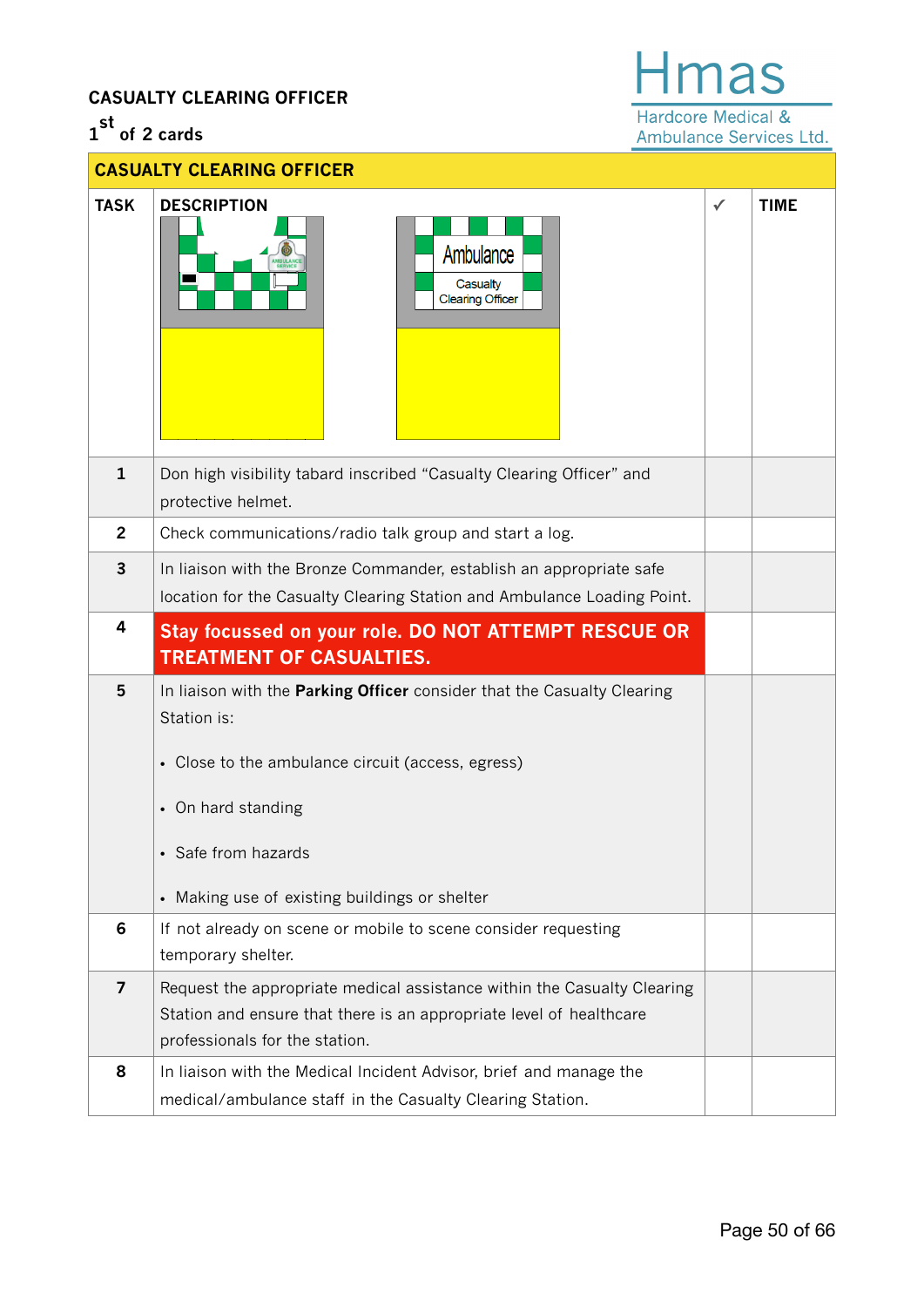| <b>CASUALTY CLEARING OFFICER</b> |                                                                                                                                                                                                                          |  |  |  |  |  |  |  |
|----------------------------------|--------------------------------------------------------------------------------------------------------------------------------------------------------------------------------------------------------------------------|--|--|--|--|--|--|--|
| 9                                | Ensure that:                                                                                                                                                                                                             |  |  |  |  |  |  |  |
|                                  | • Adequate protection exists. Liaise with Safety Officer.                                                                                                                                                                |  |  |  |  |  |  |  |
|                                  | • Separate triage area is marked out.                                                                                                                                                                                    |  |  |  |  |  |  |  |
|                                  | • Transportation needs are prioritised.                                                                                                                                                                                  |  |  |  |  |  |  |  |
|                                  | • Records (Patient ID) are kept on patient movements (Casualty Clearing<br>Log) via the Loading Officer                                                                                                                  |  |  |  |  |  |  |  |
| 10                               | Request the Primary Triage Officer to report how many patients are<br>present and number of each triage category present.                                                                                                |  |  |  |  |  |  |  |
| 11                               | Appoint a Secondary Triage Officer to coordinate the triage sort and re-<br>triage each patient every 15 minutes within the Casualty Clearing Station                                                                    |  |  |  |  |  |  |  |
| 12                               | Maintain regular communication with the Bronze Commander, Medical<br>Advisor and Secondary Triage Officer.                                                                                                               |  |  |  |  |  |  |  |
| 13                               | Ensure medical supplies are available. Allocate an Equipment Officer.                                                                                                                                                    |  |  |  |  |  |  |  |
| 14                               | In liaison with the Secondary Triage Officer provide separate identifiable<br>areas or sectors for triage categories and ensure the categories are<br>segregated appropriately:<br>• Red · Immediate First Priority (P1) |  |  |  |  |  |  |  |
|                                  | • Yellow - Urgent Second Priority (P2)<br>• Green · Delayed Third Priority (P3)<br>• White/Black - Dead                                                                                                                  |  |  |  |  |  |  |  |
| 15                               | As patients arrive from the forward incident site to the Casualty Clearing<br>Station ensure that they have been triage sieved and have a triage label<br>attached to them                                               |  |  |  |  |  |  |  |
| 16                               | Ensure that patient documentation is initiated and maintained even if<br>limited details are obtained.                                                                                                                   |  |  |  |  |  |  |  |
| 17                               | In liaison with the Loading Officer, Air Support Officer and Medical<br>Advisor agree effective patient transportation to hospital.                                                                                      |  |  |  |  |  |  |  |
| 18                               | Ensure an effective handover of patients to Loading Officer for allocation<br>of transportation to hospital.                                                                                                             |  |  |  |  |  |  |  |
| 19                               | Ensure appropriate skill levels are available as required for each casualty<br>en-route to hospital.                                                                                                                     |  |  |  |  |  |  |  |
| 20                               | Compile a debrief report of the incident.                                                                                                                                                                                |  |  |  |  |  |  |  |